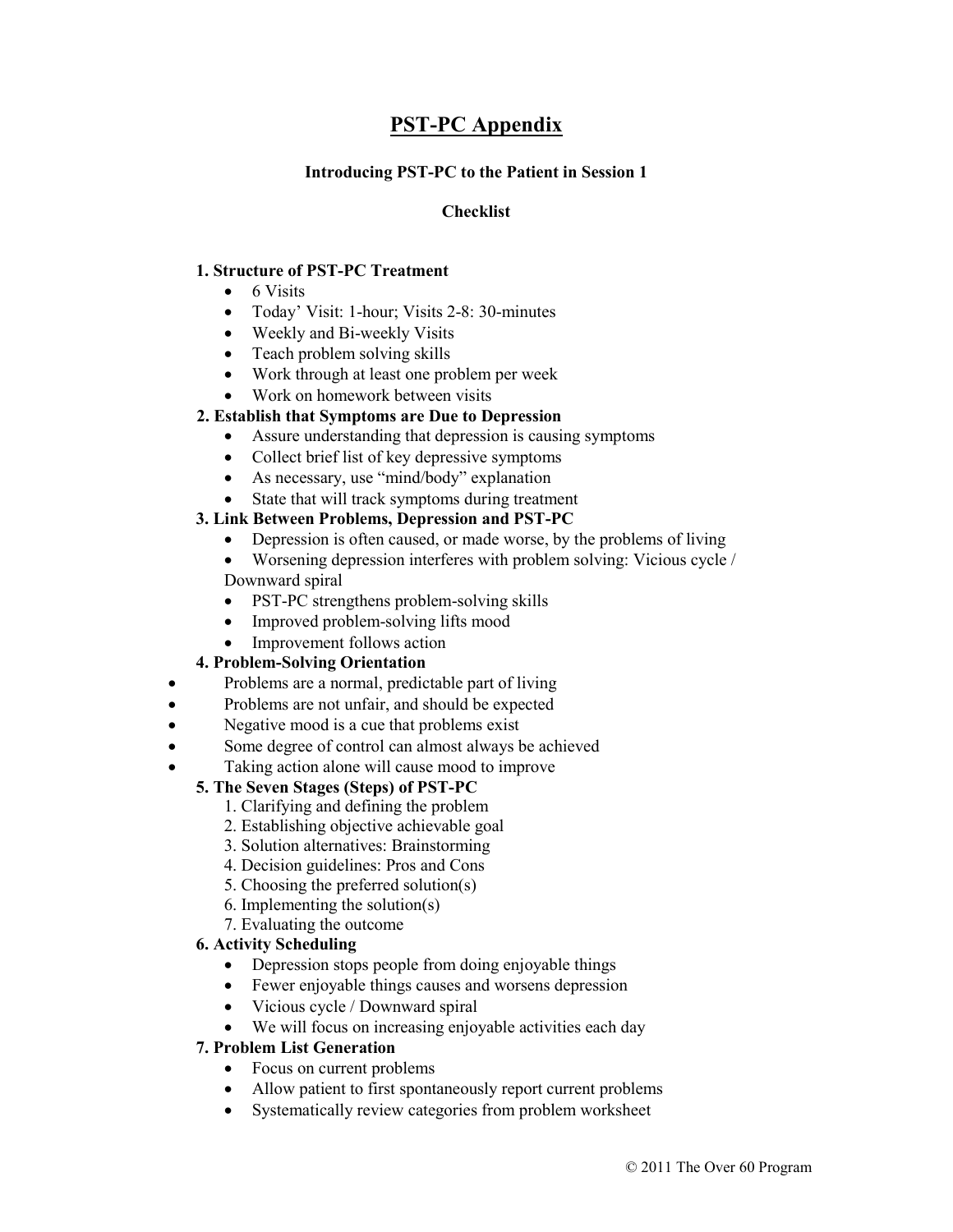# PROBLEM SOLVING TREATMENT FOR DEPRESSION

# PATIENT HANDOUT

PST-PC Treatment:

- Brief: 6 sessions 1 hour today, then 30 minutes.
- Practically focused on current, real-life problems.
- Collaborative between patient and therapist.

How It Works:

- Depression is often caused by problems in life.
- PST-PC helps patients begin to exert control over the problems in their life.
- Regaining control over problems improves mood and helps patients feel better.

Depression is very common. It's often caused by problems of living. We all encounter problems in our lives, big and small, everyday. It's a normal part of living. Having problems isn't unfair, really; it's just a part of the way life is. If we let problems pile up unresolved, however, it can become overwhelming and lead us to feeling depressed. People who are depressed can learn ways of dealing with these problems. Using problem-solving skills, people can learn to cope better with their problems and feel better as a result.

We can almost always exert some degree of control over our problems. And, if we're able to tackle problems as they arise, it will decrease the likelihood that we become, or stay, depressed. A depressed mood is a signal that there are problems in one's life that need attending to and we can use this as a cue to take action. To stop and think: what problem might be troubling me? We can then put our problem-solving skills to work and begin to feel better.

Problem-solving is a systematic, commonsense way of sorting out problems and difficulties. If you can learn how to problem-solve easily, you can lessen your depressive symptoms and feel better without having to take pills. In problem solving treatment, the therapist explains the details of the treatment and provides encouragement and support, but the ideas, plans, and action come from you. Problem solving skills will not only be useful now, but can also help you when future problems arise.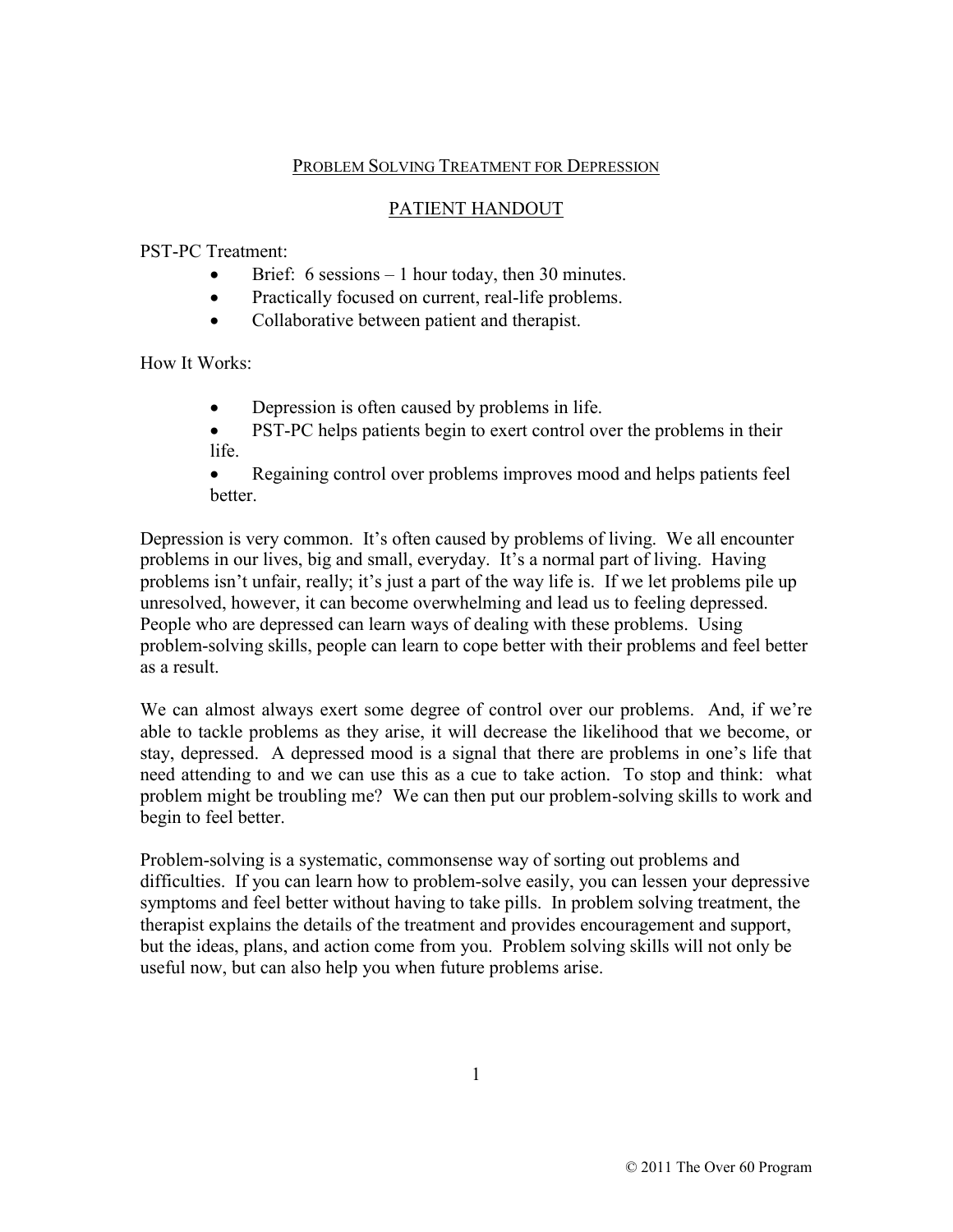PST-PC has 7 important stages:

1. Write down a clear description of one problem to work on. What is the problem about? When does the problem occur? Where? Who is involved? Try to break up complicated problems into several smaller ones and consider each one separately.

2. Set a realistic goal. What would you like to happen? Choose a clear and achievable goal.

3. Brainstorm. List as many solutions as you can think of. Don't rule anything out.

4. Consider the advantages and disadvantages (pros and cons) for each potential solution. What are the benefits of each solution? What are the difficulties or obstacles?

5. Choose the solution that seems the best. Which solution seems the most feasible and has the least impact on your time, effort, money, other people's effort, etc.?

6. Develop an Action Plan. Write down exactly *what* you will do and *when*.

7. Review and evaluate your progress. Make needed changes. How has this helped your mood?

Problem-solving may not solve all of your difficulties, but it can teach you a better way to deal with them. As you begin to feel more in control of your problems, your mood will feel better too.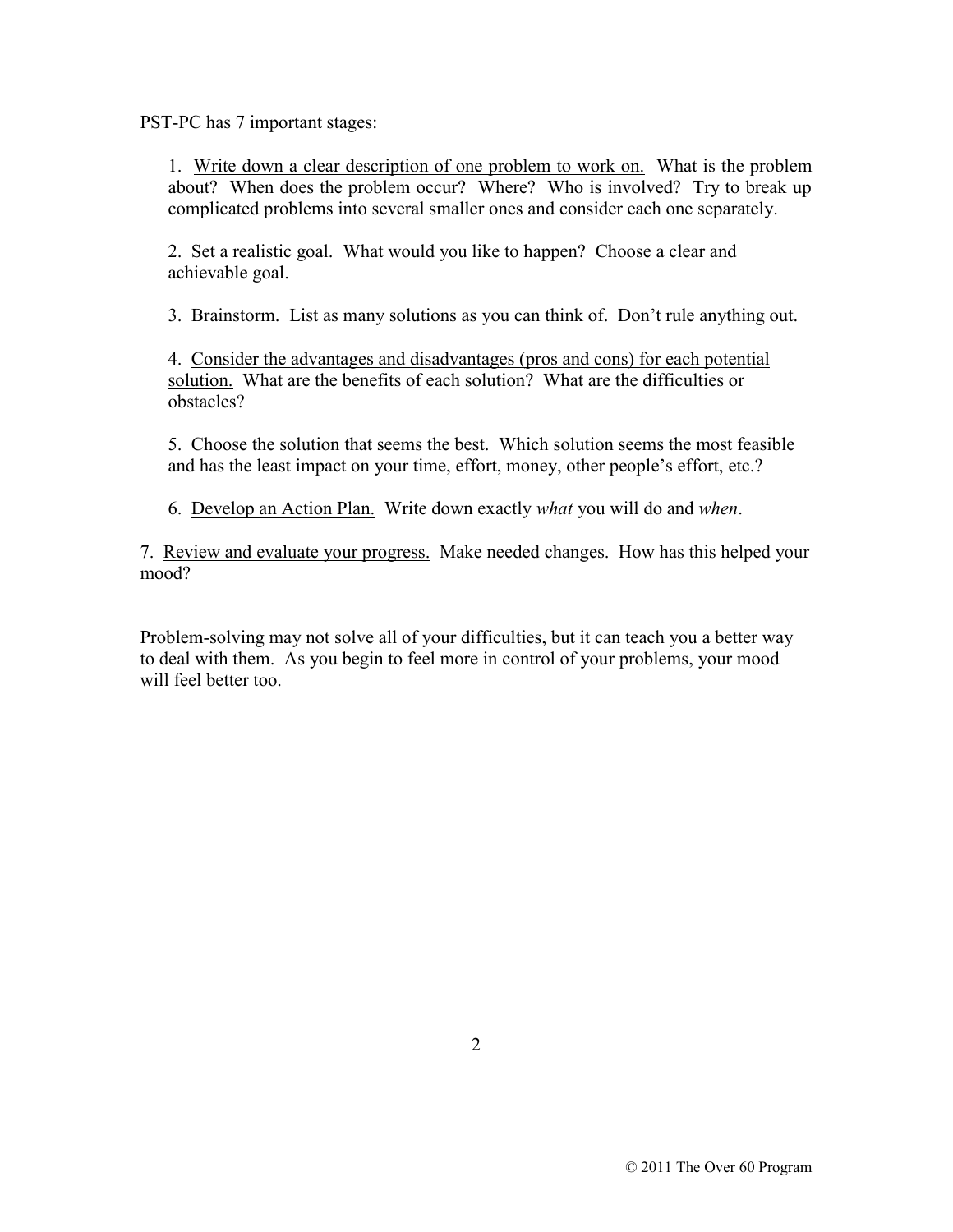#### **PATIENT HANDOUT**

#### **Why is it Important to Do More Pleasurable Activities?**

When people get depressed they don't feel up to doing the kinds of things they typically enjoy. By doing fewer enjoyable things they begin to feel even worse. As they feel worse, they do even less, and get caught up in a vicious cycle of doing less and less and feeling worse and worse.



As part of problem solving treatment we will help you set a goal of doing at least one pleasurable activity each day. In other words, arranging to provide yourself with a "treat" each day. Sometimes working on the problem of too few pleasant activities can be a simple and effective way to start to learn problem solving skills.

The positive benefits are:

- (a) You can use problem-solving steps to help with pleasurable activities;
- (b) You will start to assert control over your life in a positive and beneficial way; and
	- (c) Your success with doing pleasurable things will give you motivation to tackle some of the more difficult problems in your life.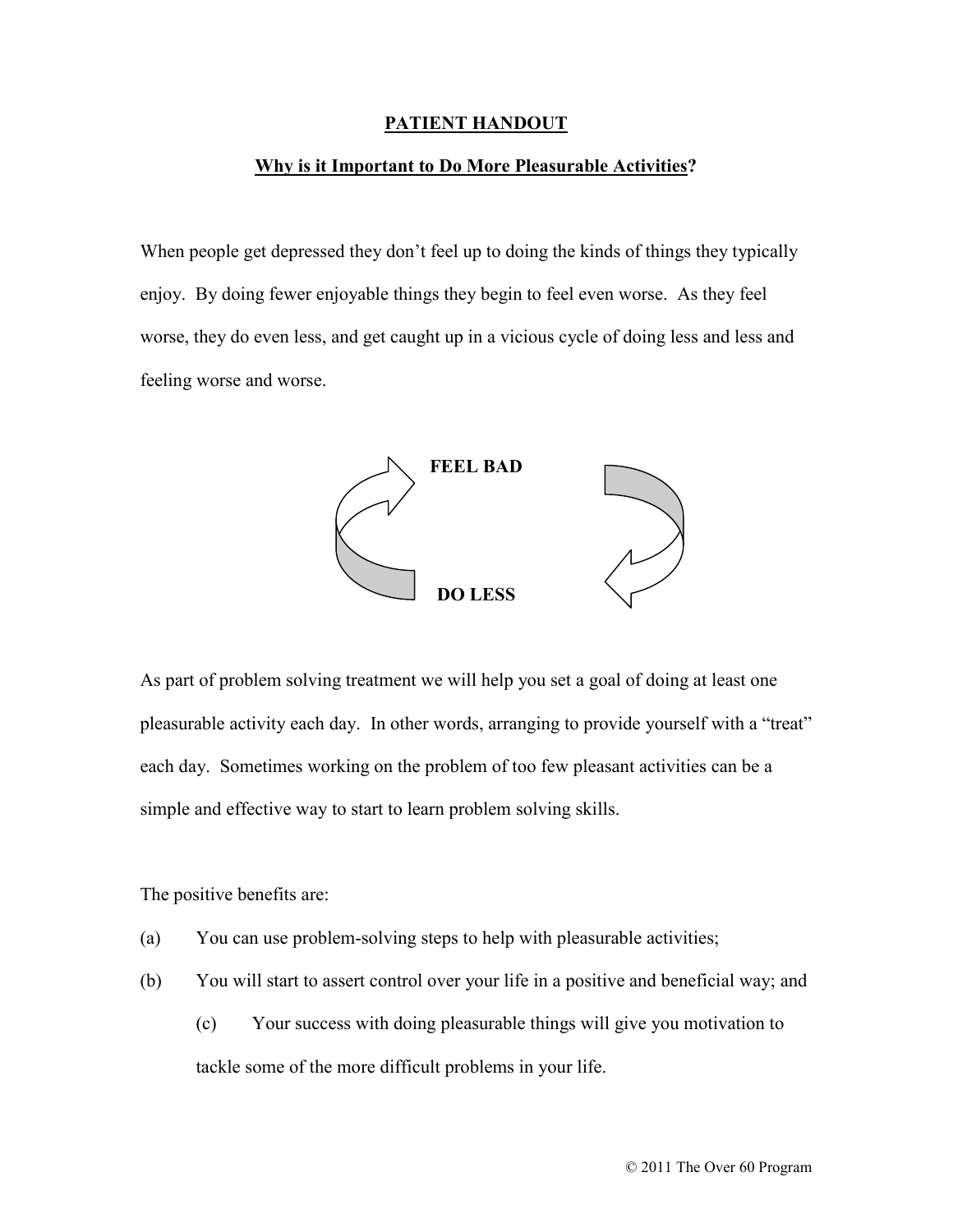#### **Materials Needed for Introducing PST-PC:**

Provide the patient with:

(1) A completed copy of the session's PST-PC Worksheet (Appendix 6)

(Completed by the therapist; photocopy for the patient)

(2) Problem-Solving Guidelines handout (Appendix 4)

(3) Extra PST-PC Worksheet for independent problem solving between sessions.

(4) Activity Scheduling handout (Appendix 4).

(5) A copy of the Problem List Worksheet (Appendix 5).

#### The Problem-Solving Worksheet

Most of the work during the problem solving treatment session can be recorded on the Problem-Solving Worksheet. The worksheet outlines the seven stages of PST-PC and allows enough space to record the various problems, goals, solutions, etc. derived from the session. Early in treatment (e.g. Session 1) the therapist takes primary responsibility for recording the information, with the patient following along with a blank worksheet.

As treatment progresses, the therapist gradually turns over to the patient more of the responsibility for completing the worksheet. For example, during Session 2 the patient fills out their own worksheet along with the therapist and is provided guidance in doing so. During subsequent sessions the patient takes primary responsibility for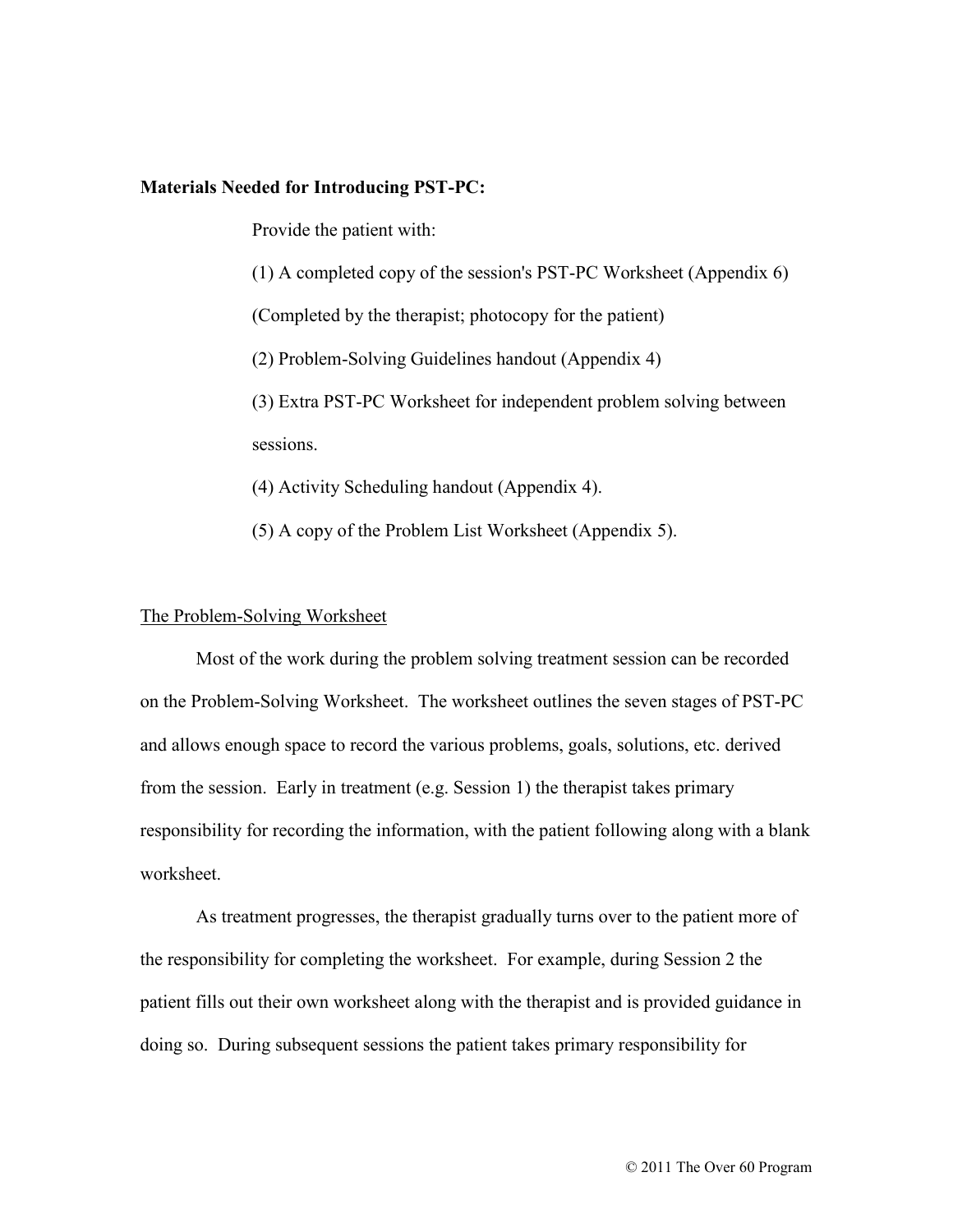completing the worksheet, although the therapist may certainly provide guidance and cueing as needed.

It may be necessary to emphasize to patients who are reluctant to use the worksheet that the goal of PST-PC is not to create paperwork for them but to teach them a systematic method to use for solving their problems. The worksheet is a "tool" to help them do this but is not an end in itself. Therefore, extra copies of the worksheet should always be provided to the patient at the end of each session.

#### Tasks and Materials Needed for PST-PC Session 1:

Time: 60 minutes.

The following tasks should be completed during this session. Recommendations for the time required to complete each task are also provided.

(1) Explain the structure of PST-PC Treatment (2 minutes).

(2) Establish that symptoms are related to depression (2-5 minutes).

(3) Explain the link between problems and depressive symptoms and the rationale for problem-solving treatment (2-5 minutes);

(4) Establish an appropriate problem solving orientation (5 minutes);

(5) Describe the seven stages of the problem-solving process (5 minutes);

(6) Describe the rationale and importance of activity scheduling (2 minutes);

(7) Compile a list of problems (10 minutes); and

(8) Illustrate the problem-solving process by working it through on a specific problem

(30 minutes).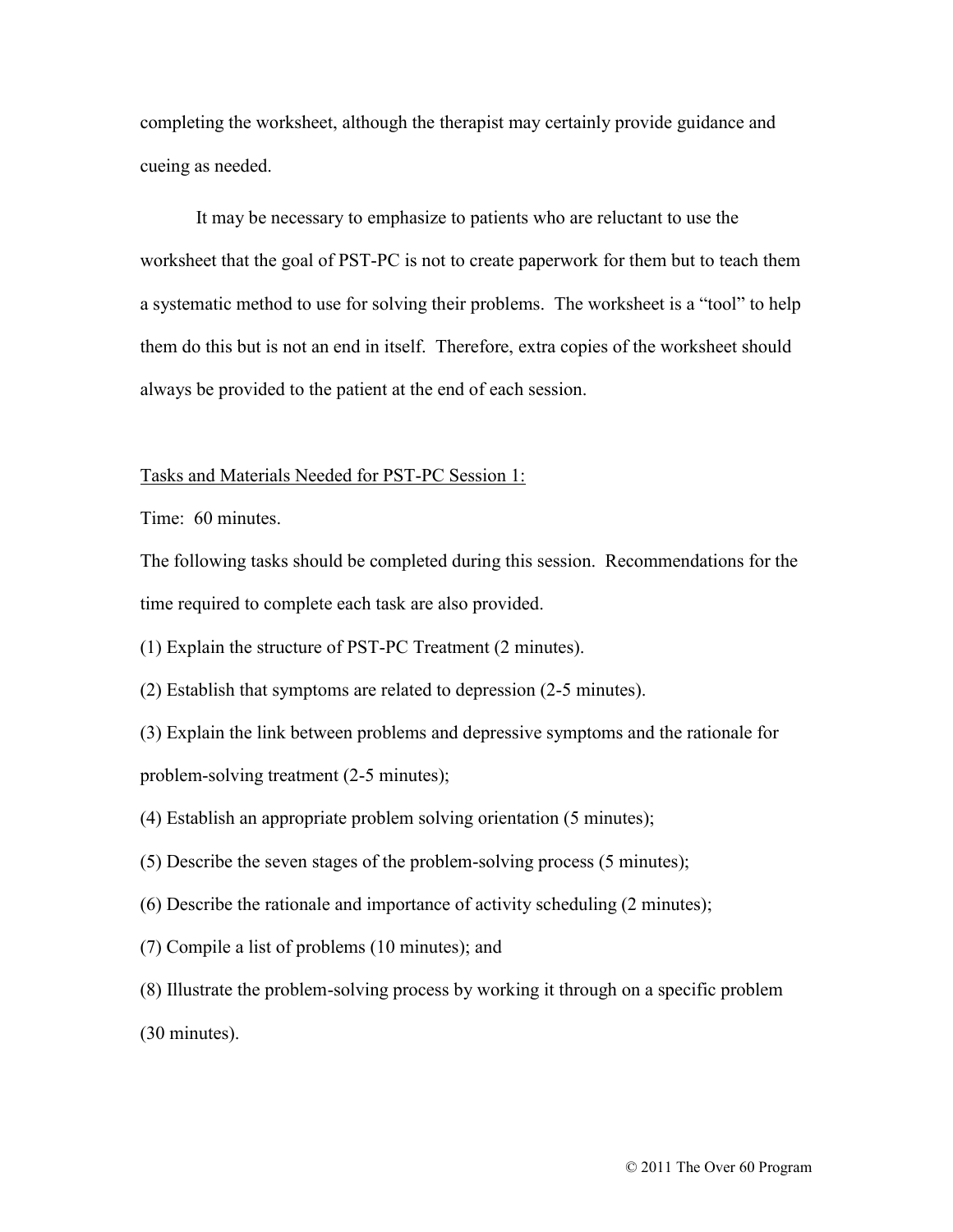#### **Conducting PST-PC Sessions Two through Six**

#### **SESSION 2:**

Time: 30 minutes.

The tasks for this session are to:

- (1) review the patient's progress and reinforce success and continued effort;
- (2) remind the patient of the problem solving treatment model;
- (3) guide and support the patient in acquiring and using problem-solving skills; and
- (4) facilitate a positive problem-solving attitude.

The session should begin with a review of progress on the homework tasks. This is actually Stage 7 of problem solving treatment, Evaluating the Outcome. In early phases of treatment the patient's low mood may hamper their problem-solving ability. It is important therefore for the therapist to give the patient verbal support and reassurance in order to combat demoralization. Often the patient magnifies difficulties in implementing solutions and overstates lack of progress. Such attitudes must be disconfirmed by providing the patient with evidence of success based on what they have actually accomplished. Self-reward may be suggested as being useful to reinforce success. For example, going to the movies (an enjoyable activity) after success in achieving a goal that was difficult to attain.

The therapist should be careful not to spend so much time reviewing progress that time is limited for additional problem-solving. Typically, five minutes or less should be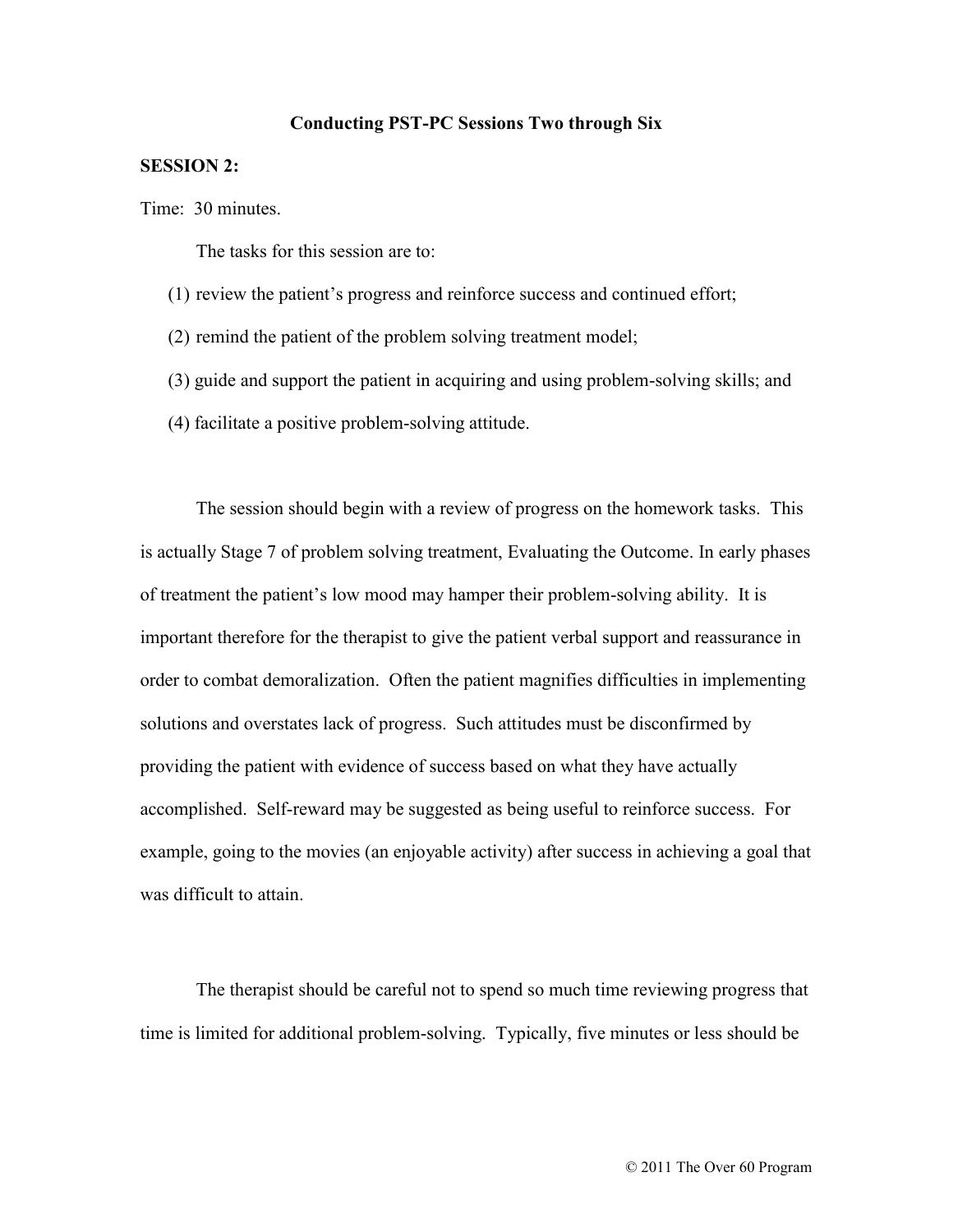devoted to the review, unless significant obstacles were encountered in completing the homework, or major new problems have arisen.

The remainder of the session should be spent in problem-solving and planning tasks to be accomplished before the next session. These tasks may be linked to the previous problem if it has not been resolved, or to a new problem. At times, the problem from the previous session may not have been completely resolved, but due to obstacles outside of the patient's control, or due to the protracted nature of the solution, further discussion during the current session is not warranted. In such a case, it is reasonable to address other problems after reminding the patient to continue their efforts on the previous problem. In fact, when conducting the review of homework, whether during Session 2 or subsequent sessions, the therapist should review all problems addressed previously to encourage continued effort throughout treatment. This does not need to be a lengthy discussion. The therapist should simply remind the patient of their previous tasks, and if the problem is unresolved, encourage continued effort toward achieving their solutions. Of course, if new or ongoing obstacles are encountered the previous problem may be used again for the current problem solving session.

#### **Materials for Session 2:**

Provide the patient with:

- (1) PST-PC Worksheet: Patient follows along with the therapist, using his or her own PST-PC Worksheet in session and is provided a copy of the completed worksheet from the therapist (photocopied).
- (2)) Extra PST-PC Worksheet for independent problem solving between sessions.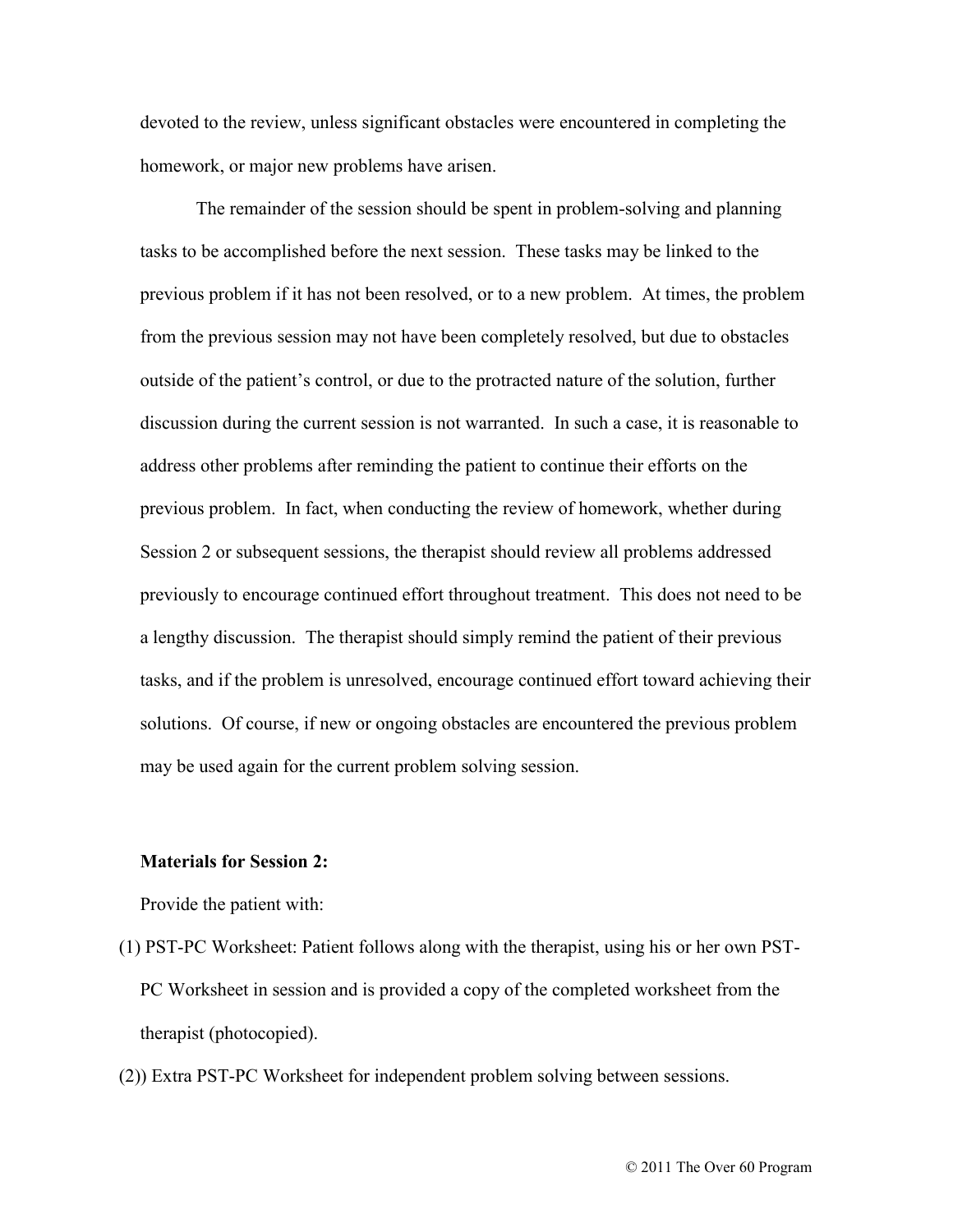### **SESSIONS 3 THROUGH 5:**

Time: 30 minutes.

The aims of these sessions are to:

(1) review the patient's progress and reinforce success and continued effort;

(2) remind the patient of the problem solving treatment model;

(3) consolidate the skills for the problem-solving strategy;

(4) gradually increase the patient's independence in conducting problem-solving; and

(5) facilitate a positive problem-solving attitude.

The patient and therapist should review the original problems, consider progress, and always be prepared to add new problems to the problem list. At this point, the patient may have worked through a series of short and mid-range goals to reach a longterm goal. For example, if the final goal was to secure a new job, the short-term and intermediate goals may have been:

- (1) to obtain information about the qualifications required;
- (2) to send application forms; and
- (3) to attend an interview.

For goals such as these, which are achieved in phases, the therapist should encourage continued effort over time and track progress as each phase progresses.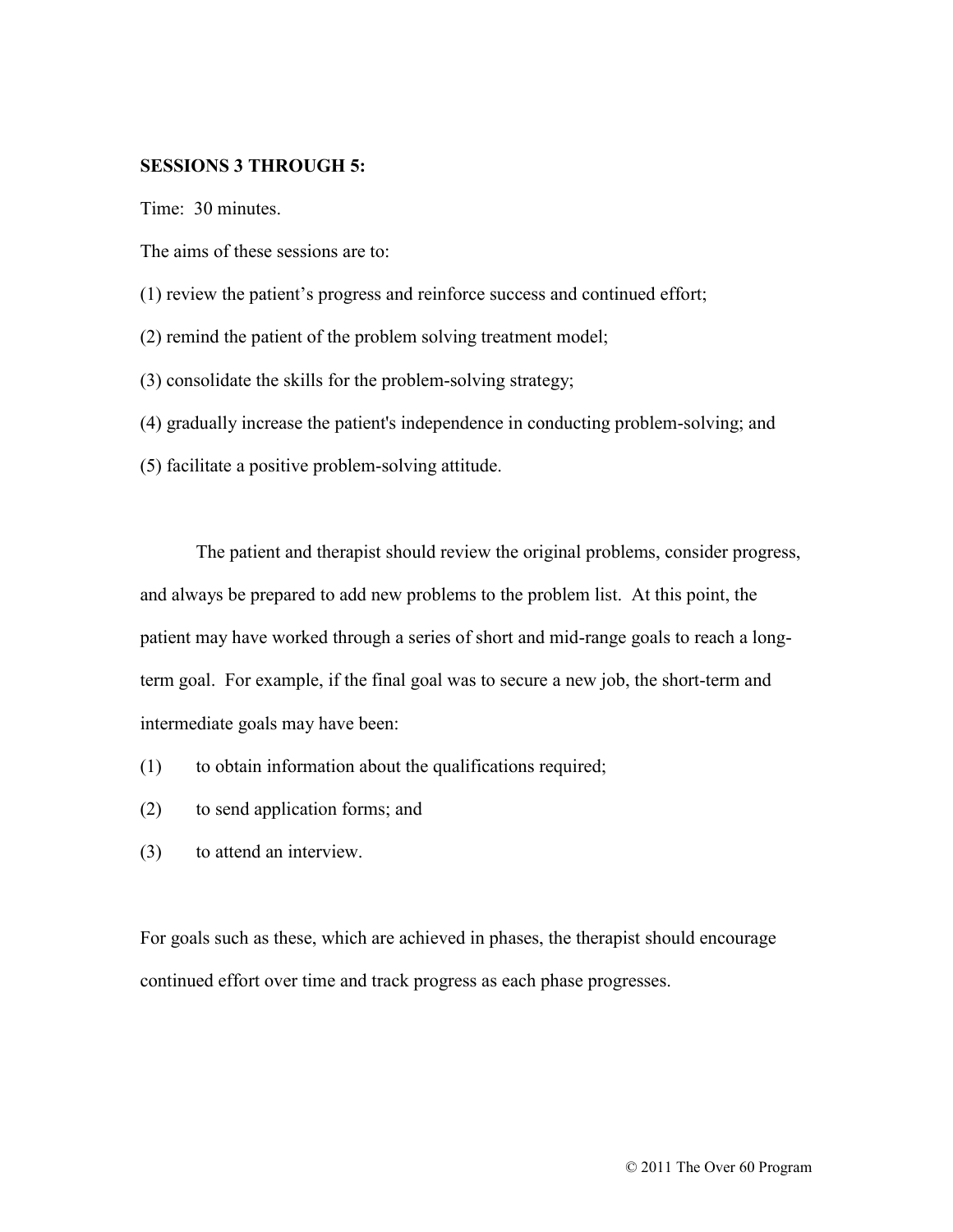# **Materials for Sessions 3 through 5:**

Provide the patient with:

# **Session 3:**

(1) PST-PC Worksheet (With therapist guidance, patient fills out in session using own copy)

(2) Extra PST-PC Worksheet

# **Session 4:**

(1) PST-PC Worksheet (Fill out with therapist if necessary, but the patient ideally takes the lead in filling out)

(2) Extra PST-PC Worksheet

# **Session 5:**

(1) PST-PC Worksheet (Patient fills out in session; with assistance if necessary)

(2) Extra PST-PC Worksheet

# **SESSION 6:**

Time: 30 minutes.

The aims for this session are to:

(1) review the patient's progress and reinforce success and continued effort;

(2) remind the patient of the problem solving treatment model;

(3) comment on the remaining problems from the problem list and encourage the patient

to continue their problem solving efforts in the future;

(4) begin to anticipate upcoming situations for potential or hypothetical problems in the future;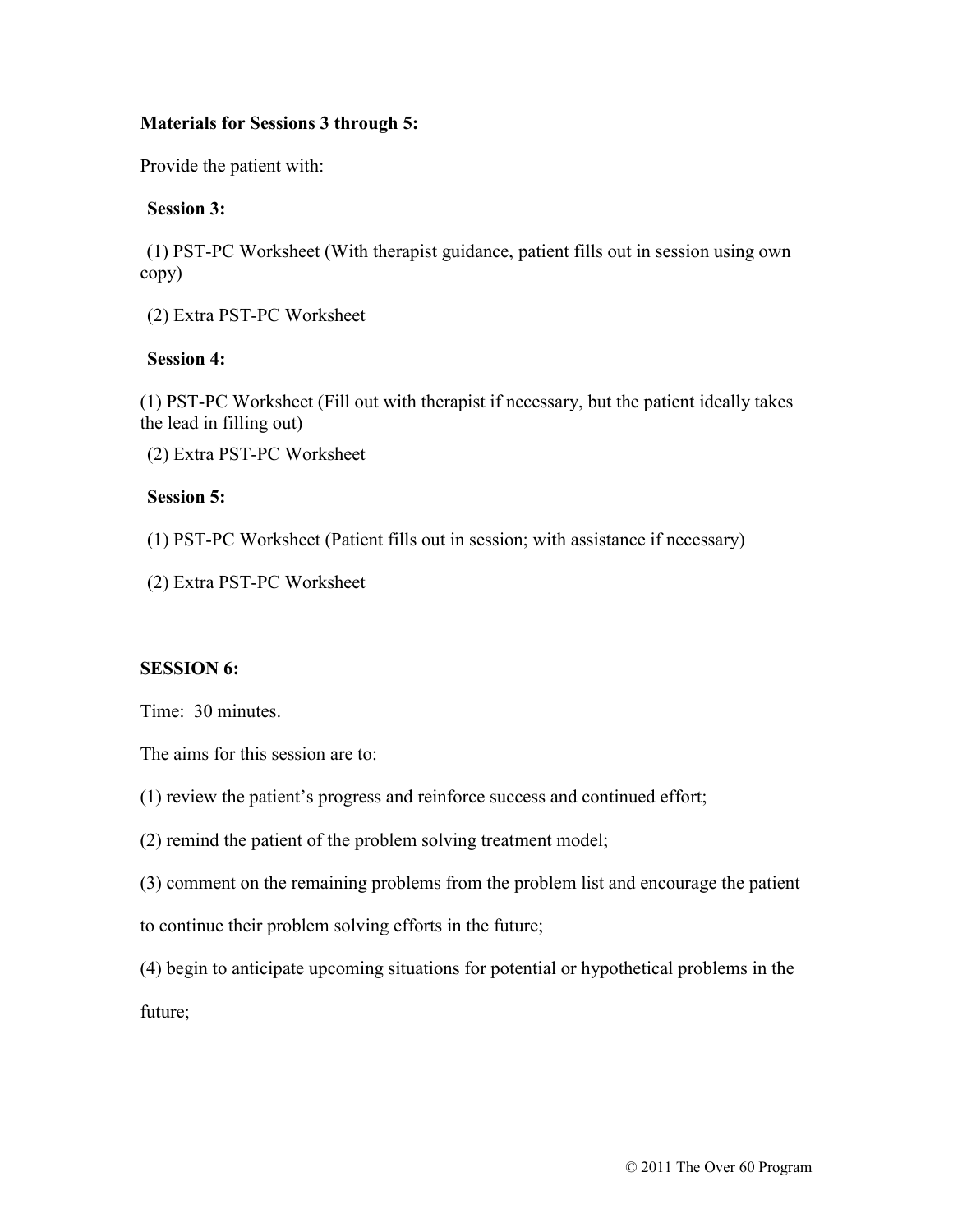(5) review and emphasize the problem-solving process, with emphasis on it being something the patient has learned and can now effectively apply independently of the therapist;

(6) agree on follow-up plans if necessary;

(7) facilitate a positive problem-solving attitude and optimism toward the future.

#### **Materials for Session 6:**

Provide the patient with:

(1) PST-PC Worksheet (Patient fills out in session; with assistance if necessary)

(2) Multiple copies of the PST-PC Worksheet

### **Termination Issues:**

In Session 1 the therapist explains that the treatment will be limited to a specific number of sessions that will be provided over a specific number of weeks. Both the therapist and patient should keep this information in mind throughout treatment in anticipation of, and in planning for termination. As sessions progress the therapist should make a point of reminding the patient which session number they are undertaking and the number of treatment sessions remaining, such as "Okay Mrs. Smith, today is our third problem solving visit and we have three remaining."

Throughout treatment the therapist should emphasize that problem solving can be used not only for current problems, but also for future problems. The therapist should reiterate that the goal of PST-PC is not necessarily to solve all of the patient's problems but to teach them the problem solving approach so that they can apply it independently in their lives. In later sessions the therapist should gradually become less active in the